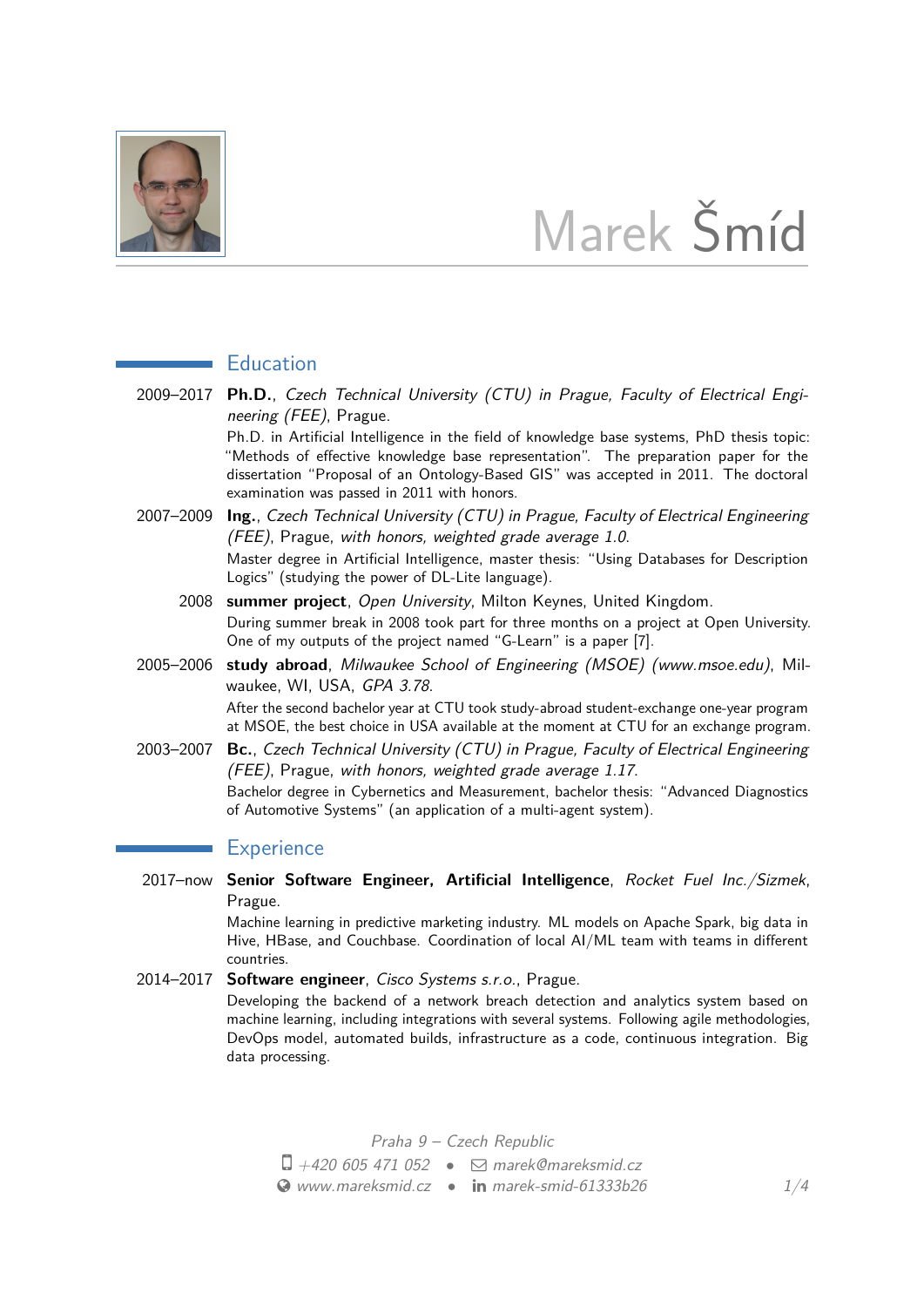#### 2009–2014 **Research assistant**, Czech Technical University in Prague, Prague.

Participating on projects:

- o Netcarity (a Networked Multisensor System for Elderly People: Health Care, Safety and Security in Home Environment. An integrated project of 6th framework program of European Community). Design and implementation of a Java EE 5 application server. [\[1\]](#page-2-1)
- $\circ$  Mondis (Development of a knowledge based for recording and analyzing structural failures of immovable cultural heritage objects. Supported by the Czech Ministry of culture). Extending a web mindmapping tool and deploying it in the Java Portal Liferay, development of a mobile application. [\[2,](#page-2-2) [3\]](#page-2-3)
- 2006–2010 **Web developer**, VMI (www.vmi.cz), Prague. The web portal www.sledujauto.cz  $-$  a car surveillance system, allowing a user to see his/her car movement and other data in an interactive map and a driver's log. Responsible for complete setup – web pages, database, data ingest, map server. The system was used for the car pool of a major Czech company.
- 2006–2007 **Embedded device developer**, VMI (www.vmi.cz), Prague. A firmware for a microcontroller operated device, receiving signals from an observed system, and communicating via GSM modem.
- 2004–2005 **Industry automation**, Novotný Chlazení (www.novotny-chlazeni.cz), Chrudim. Programming PLC's (industrial controllers) for cooling stations for several Czech industrial manufacturings.
- 2000–2001 **Embedded system developer**, Topol Software (www.topol.cz), Prague. Hardware interface to connect incremental rotary encoders to a PC with a GIS software system. Complete development of HW and firmware, using an Atmel MCU.

### **Languages**

|                | Czech native             |
|----------------|--------------------------|
| English fluent |                          |
|                | German pre-intermediate  |
|                | Spanish pre-intermediate |

## **Teaching**

- Java EE Course at CTU FEE teaching JPA, EJB, Servlets, JSF, using Glassfish server. In total 6 semesters in 2009–2014.
- Database Course at CTU FEE teaching SQL, transactions, normal forms, integrity, indexing, systems using PostgreSQL server. In summer 2010/2011, summer 2012/2013.

## **Computer skills**

- Programming Java SE 8, Scala, Java ME, C,  $C#$  (.NET platform), Delphi; Bash scripting; intermediate in LISP and Prolog.
	- Web devel. Java EE 5&6, Glassfish and Tomcat server deployment, Spring framework, Java JSF, XHTML, PHP, JavaScript, PHP Smarty.
		- Linux Administration of Debian, Redhat/CentOS, Ubuntu. Puppet for system configuration, Cobbler for provisioning. Practical experience with securing a linux server – firewall, SELinux.
	- Databases PostgreSQL, MySQL. Big data NoSQL technologies HBase/MapR, Hive.

Praha 9 – Czech Republic

 $\Box$  +420 605 471 052 •  $\Box$  [marek@mareksmid.cz](mailto:marek@mareksmid.cz)  $\bullet$  [www.mareksmid.cz](http://www.mareksmid.cz)  $\bullet$  in [marek-smid-61333b26](http://www.linkedin.com/in/marek-smid-61333b26) 2[/4](#page-2-0)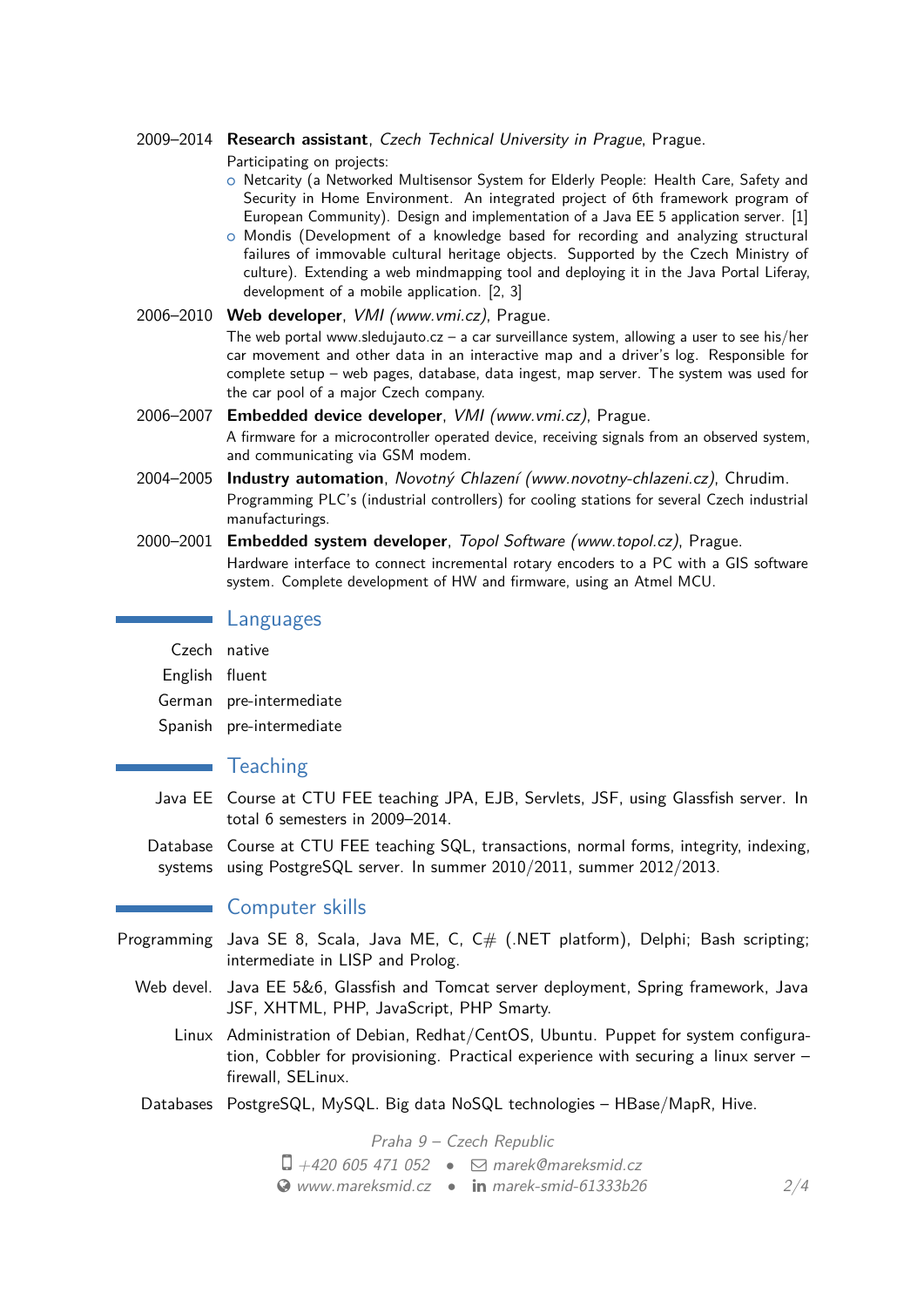|          | GIS ESRI ArcMap, JavaScript client map libraries, spatial databases (PostGIS), UMN<br>MapServer, OpenStreetMap data.                                                     |
|----------|--------------------------------------------------------------------------------------------------------------------------------------------------------------------------|
|          | Semantic web Web Ontology Language (OWL), Protégé, RDF, Linked Data.                                                                                                     |
|          | Computing Mathworks Matlab.                                                                                                                                              |
|          | Security Network protocols, symmetric and asymmetric cryptography (RSA), hashing. Public<br>key cryptography - OpenSSL, certificates, setting up webservers. SSH config. |
|          | Cryptography Mathematical background by online Cryptography 1 course by Stanford.                                                                                        |
|          | Big data Apache Storm, Spark, Flink.                                                                                                                                     |
| Learning | Machine TensorFlow, Julia, Spark ML.                                                                                                                                     |
|          | Electronic skills                                                                                                                                                        |
| Firmware | Development in C and assembly of Intel 51, Atmel AVR, and Motorola HC11 MCU<br>families.                                                                                 |
|          |                                                                                                                                                                          |

- MCU arch. Knowledge of architecture of Intel 51 core, Atmel AVR, Motorola HC11, and NXP ARM Cortex.
- Peripherals Experience using I2C, SPI, USB, Ethernet, UART.

## **References**

<span id="page-2-0"></span>Dr. William Barnekow (barnekow@msoe.edu) and Dr. Steven Reyer (reyer@msoe.edu), both full time professors at MSOE (Milwaukee School of Engineering), Milwaukee, Wisconsin, USA. References with their permission, upon excellent project achievements at MSOE.

## **Publications**

- <span id="page-2-1"></span>[1] Ilse Bierhoff, Bas Goossen, Ken Wintjens, Claire Huijnen, Petr Křemen, Zdeněk Kouba, František Válek, Marek Šmíd, Miroslav Blaško, and Petra Panis. Participatory Design of Netcarity Services Using Different Perspectives. In Proceedings of the first International AEGIS Conference, volume 7, pages 202–209, Seville, 2010. AEGIS project.
- <span id="page-2-2"></span>[2] Petr Křemen, Miroslav Blaško, Marek Šmíd, Zdeněk Kouba, Martin Ledvinka, and Bogdan Kostov. MONDIS: Using Ontologies for Monument Damage Descriptions. In Znalosti 2014, pages 66–69, Praha, 2014. VSE.
- <span id="page-2-3"></span>[3] Petr Křemen, Pavel Mička, Miroslav Blaško, and Marek Šmíd. Ontology-Driven Mindmapping. In Proceedings of the 8th International Conference on Semantic Systems, pages 125–132, New York, 2012. ACM.
- [4] Petr Křemen, Marek Šmíd, and Zdeněk Kouba. OWLDiff: A Practical Tool for Comparison and Merge of OWL Ontologies. In Twenty-Second International Workshop on Database and Expert System Applications (DEXA), pages 229–233, Los Alamitos, 2011. IEEE Computer Society.
- [5] Marek Šmíd and Zdeněk Kouba. OnGIS: Metody vyhledávání v geografických datech řízené ontologiemi. In Digitální technologie v geoinformatice, kartografii a dálkovém

Praha 9 – Czech Republic  $\Box$  +420 605 471 052 •  $\Box$  [marek@mareksmid.cz](mailto:marek@mareksmid.cz)  $\bullet$  [www.mareksmid.cz](http://www.mareksmid.cz)  $\bullet$  in [marek-smid-61333b26](http://www.linkedin.com/in/marek-smid-61333b26) 3[/4](#page-2-0)